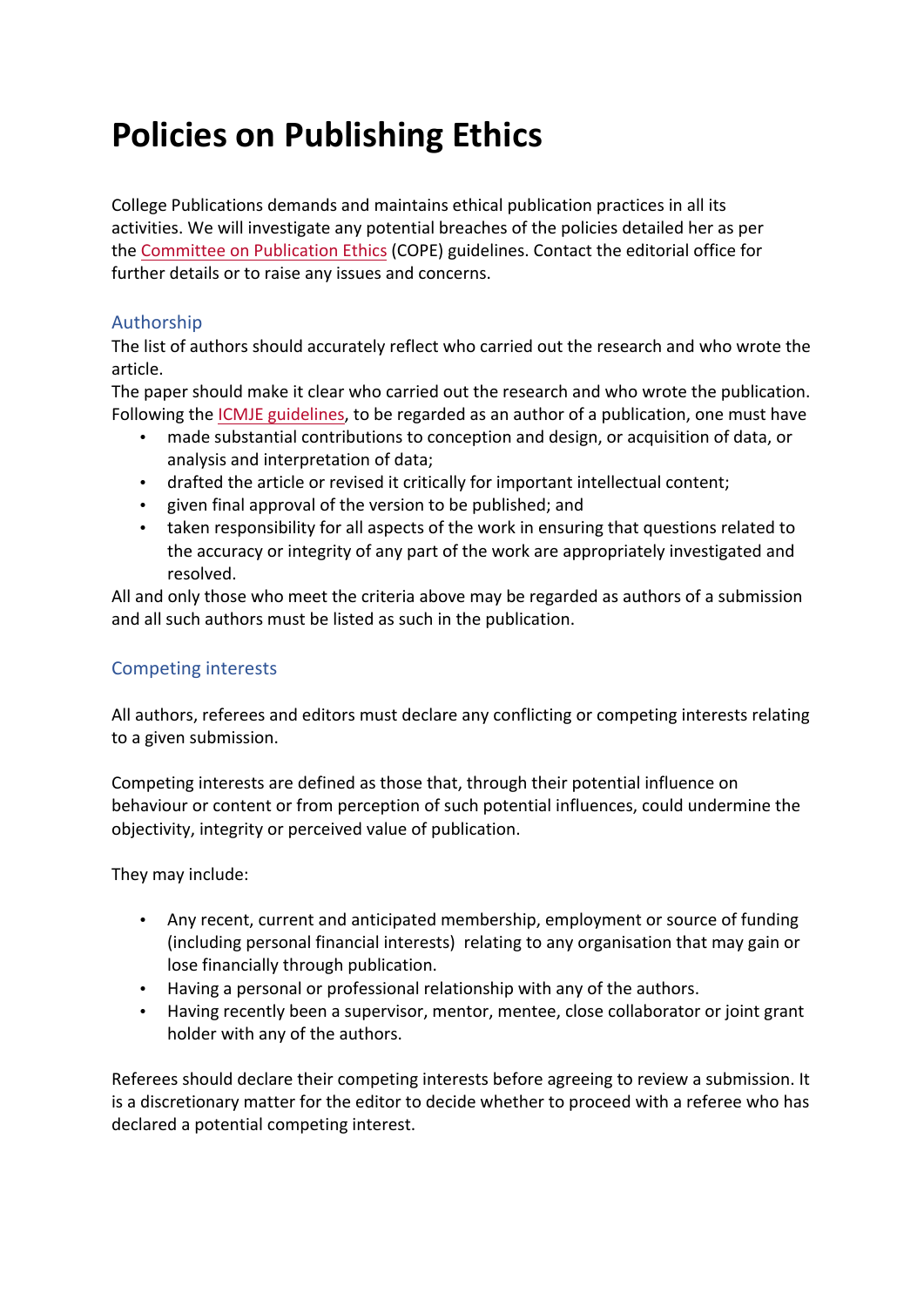If an editor has a competing or conflicting interest which would interfere with any editorial decisions for a particular submission, they should notify the editorial office who will assign an alternative editor.

### Research standards

College Publications is committed to ensuring that sufficient standards of research conduct are met at all stages of publication. Breaches of these standards include:

• *Falsification.*

The fabrication or manipulation (including selective omission) of data, research materials, equipment, or processes, such that the research, or the reporting of other research is not accurately represented.

• *Plagiarism*.

As defined by the Office of Research Integrity:

*Plagiarism includes both the theft or misappropriation of intellectual* property and the substantial unattributed textual copying of another's work. It does not include authorship or credit disputes. The theft or *misappropriation of intellectual property includes the unauthorized use of ideas* or unique methods obtained by a privileged communication, such as *a grant or manuscript review.*

The standards of research conduct are not breached by honest error or differences of opinion.

If an editor suspects that misconduct has occurred they will report it to the editor-in-chief. The editors will then assess the available evidence and, if the evidence of misconduct is compelling, they will request a response from the authors. If the response is unsatisfactory, the editors will act in accordance with the relevant COPE guidelines. This may involve contacting the relevant head of department, employer or funding body. In cases of dual submission the other publishers may be contacted. If plagiarism or dual publication is detected after a submission has been published by College Publications, then suitable announcements or retractions will be made in accordance with the COPE guidelines on retraction.

College publications only considers submissions which have not been published, or are not to be published elsewhere. This includes sections of text in otherwise original manuscripts which are copied verbatim from other works. This does not include:

- Abstracts and summaries of the research in question which may have been published elsewhere.
- Conference presentations that omit a significant amount of the submitted research, or unrefereed manuscripts posted on preprint servers such as *arXiv*.
- Material from a PhD thesis or other work published internally to an academic institution.
- Minor, unavoidable, overlaps with previous publications especially in the use of standard terminology, definitions or exposition.